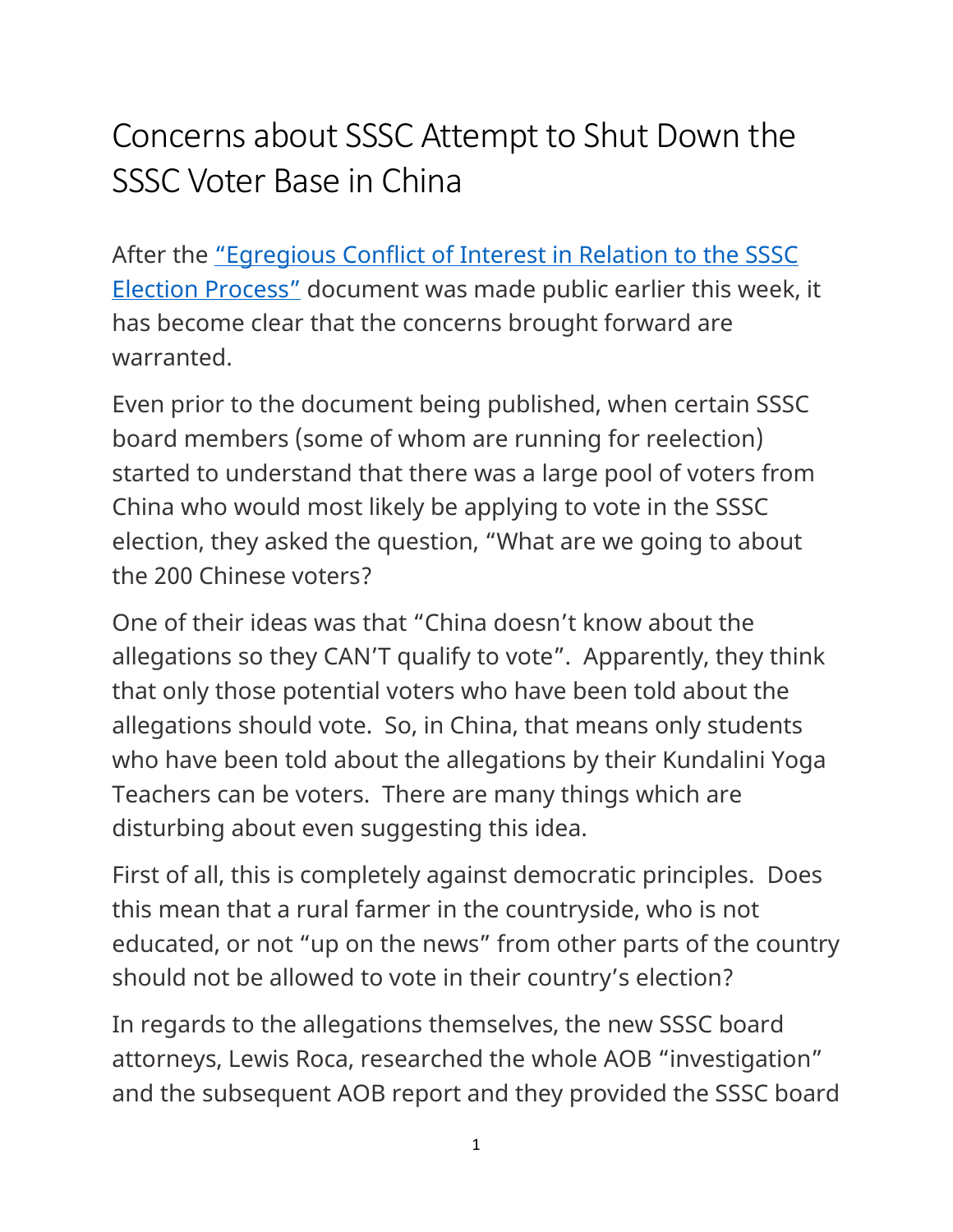with a 200+ page "White Paper" which determined that the [Thompson Report](https://fairinvestigation.com/) was accurate – that there had not been a proper investigation and the AOB report was simply stories; there had been no proof of wrongdoing by Yogi Bhajan. (Note: the aforementioned ["Thompson Report"](https://fairinvestigation.com/) was provided to the SSSC board in December 2020, which essentially said the same thing and the SSSC never acknowledged it publicly, or even responded to it.) Why hasn't this information been communicated to our community?

The SSSC's attorneys told the SSSC that because there was no substantiated proof of the allegations (other than stories), that all of the legacy non-profit entities founded by Yogi Bhajan had to remove any mention of the AOB report from their websites. This has now been completed.

This indicates that the narrative about the allegations which the SSSC purported to our global community, by issuing the flawed AOB report, and which was subsequently also shared extensively by KRI and 3HO to their global constituents, is actually not valid information. And so therefore, not only should the narrative of the "allegations" as presented through the AOB report NOT be shared with the Chinese community, but it should be corrected for all of our community, to set the record straight.

In addition, there was an "inclusion statement" in the above mentioned "White Paper, where the SSSC attorneys gave a directive that Yogi Bhajan should be a part of all of the organizations he founded. This information was supposed to be communicated to the community. This has not happened. Why not?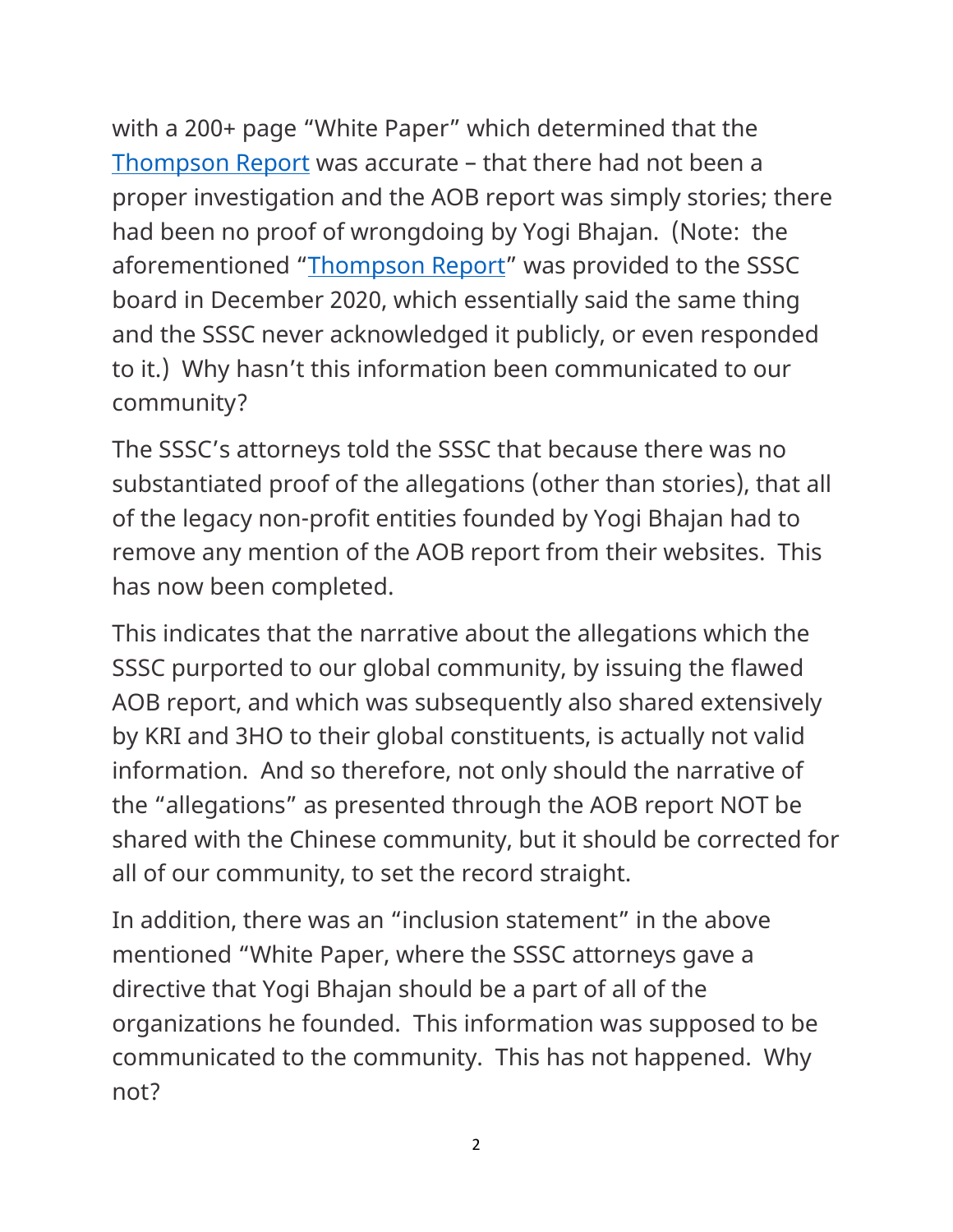Besides all of this which is troubling in itself, in China, it is illegal to make unsubstantiated claims against a person who is no longer living. They have laws which clearly state that no one can make slanderous allegations against a person who has died, because that person cannot defend themselves.

Also, from a cultural perspective, slander of a person who has died is generally understood to be "inhumane".

The following was shared by members of our community:

*It is the Chinese culture and integrity NOT to SPEAK BAD THINGS about our teachers, any teacher of any kind, especially a Spiritual Teacher with a legacy. For example, if a Buddhist practioner does not trust Buddha, he will simply leave the Buddhist path. The same goes for the Chinese sangat. Therefore, they DO NOT understand why the Western Sangat speaks so badly about their Spiritual Teacher. If they do not trust their Teacher any more, they can choose to leave the path.*

*Also, it is part of the Chinese culture and integrity NOT to SPEAK BAD THINGS about anyone who has passed away.*

*From the traditional Confucius, Buddhist and Daoist teachings the same thing....*

*"When a person is dead, everything is gone with him."*

*Under Chinese law NO LEGAL CASES are filed against anyone who has died. Even if a serious criminal dies during a legal process, the whole case is closed. This is another perspective the Chinese sangat does not understand - why there is such turmoil going on after Yogi Bhajan passed away so long ago.*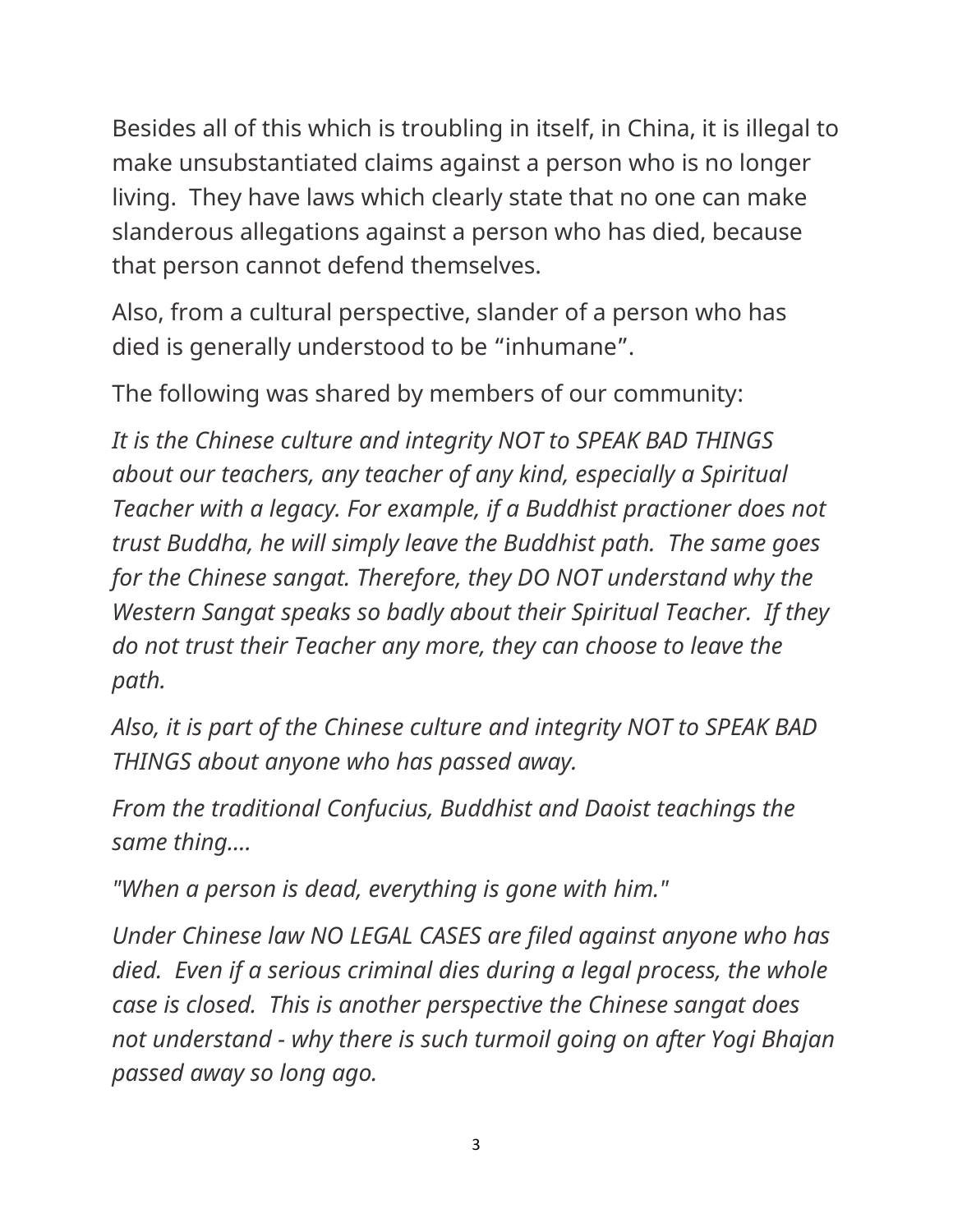*As you can see, it is NOT in the Chinese Trainers best interest to talk about unproven allegations, and therefore for the most part, they have not chosen to attend the Trainers Forums in the last couple of years and they do not discuss the allegations with their community.*

*The Chinese government monitors all of the media and even if a founder of an organization is suspected of improper behavior, the Chinese government would assume that the people who are part of the leader's community COULD BE A CULT, and then ALL of the Kundalini Yoga students and their families would be investigated by the government and would not be allowed to practice Kundalini Yoga.* 

*Therefore, all the Chinese trainers do not spread these allegations to their communities—this is an unspoken (mutual) understanding.*

So, for the SSSC board to suggest a requirement that in order for people in China to vote, the Chinese teachers need to tell their students about allegations, which have not been proven in a court of law, allegations which are also against someone who is no longer living, it is alarming and intimidating for potential voters in China.

But wait, that's not all… some SSSC board members directed their attorney to contact Chinese lawyers to find out whether it would be legal for Chinese voters to vote in a US based "religious" election, ostensibly "to protect the Chinese people".

Then the question arises, is this is a "religious" election?

Maybe originally it was, but now, it seems with the electorate being opened up to Kundalini Yoga students/teachers who have "lived our lifestyle for the last seven years", the electorate no longer need to be Sikhs. And, while the current SSSC board